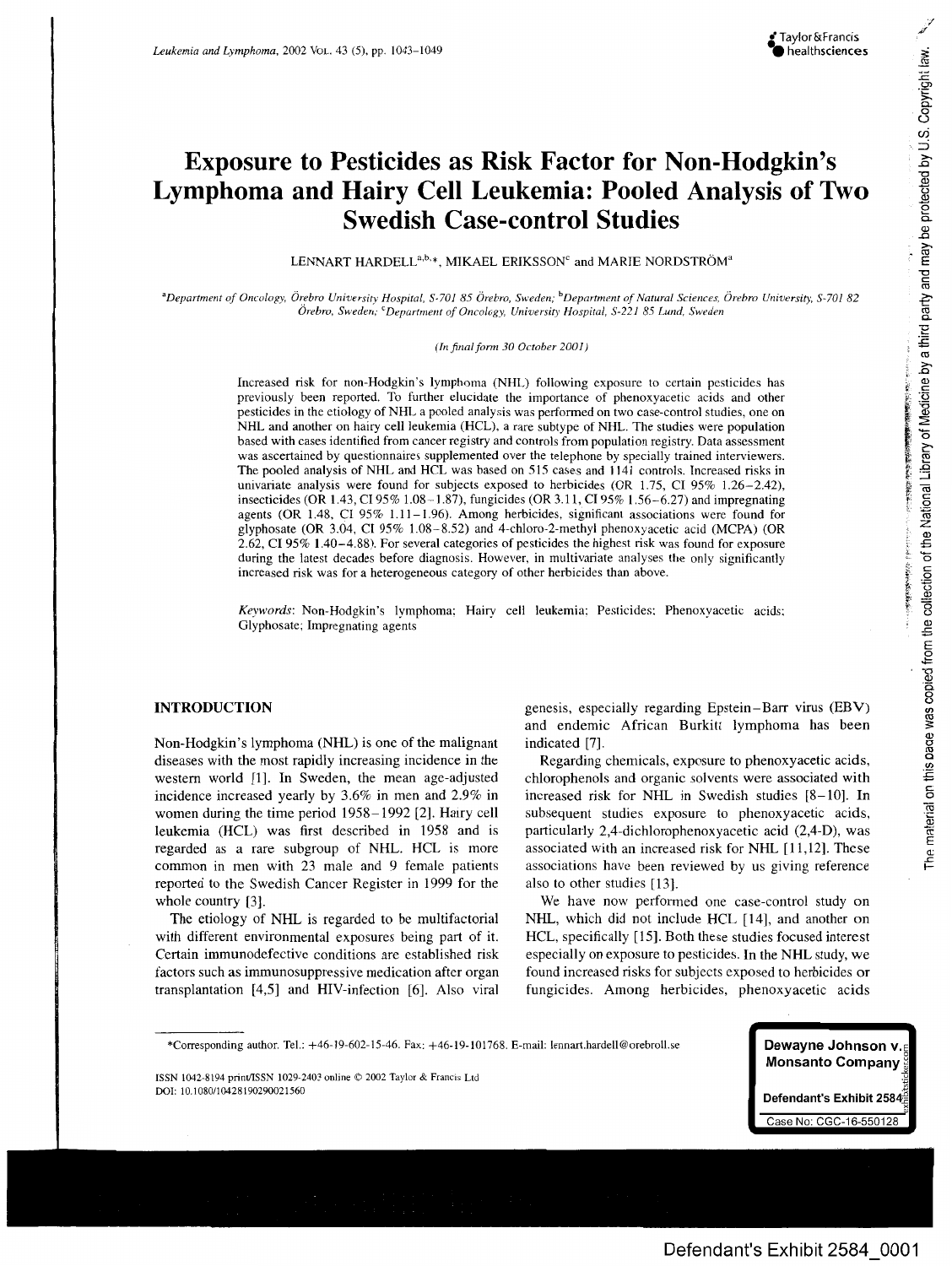TABLE I Number of exposed cases and controls, odds ratio (OR) and 95% confidence interval (CI) for exposure to pesticides and organic solvents

| Agent                   | Number of exposed cases/controls | <b>OR</b> | CI            |
|-------------------------|----------------------------------|-----------|---------------|
| Herbicides              | 77/103                           | 1.75      | $1.26 - 2.42$ |
| Phenoxyacetic acids     | 64/90                            | 1.65      | $1.16 - 2.34$ |
| <b>MCPA</b>             | 21/23                            | 2.62      | $1.40 - 4.88$ |
| $2,4-D + 2,4,5-T$       | 48/70                            | 1.48      | $0.99 - 2.20$ |
| Glyphosate              | 8/8                              | 3.04      | $1.08 - 8.52$ |
| Other                   | 15/13                            | 2.90      | $1.34 - 6.37$ |
| Insecticides            | 112/184                          | 1.43      | $1.08 - 1.87$ |
| <b>DDT</b>              | 77/138                           | 1.27      | $0.92 - 1.73$ |
| Mercurial seed dressing | 20/33                            | 1.40      | $0.77 - 2.47$ |
| Pyrethrins              | 13/27                            | 1.16      | $0.57 - 2.25$ |
| Fungicides              | 18/17                            | 3.11      | $1.56 - 6.27$ |
| Impregnating agents     | 104/162                          | 1.48      | $1.11 - 1.96$ |
| Chlorophenols           | 66/106                           | 1.37      | $0.98 - 1.92$ |
| Pentachlorophenol       | 64/101                           | 1.40      | $0.99 - 1.98$ |
| Arsenic                 | 8/10                             | 1.75      | $0.66 - 4.54$ |
| Creosote                | 22/35                            | 1.54      | $0.87 - 2.66$ |
| Other                   | 40/67                            | 1.35      | $0.88 - 2.04$ |
| Organic solvents        | 250/492                          | 1.16      | $0.93 - 1.44$ |

dominated. One subclass of these, 4-chloro-2-methyl phenoxyacetic acid (MCPA), turned out to be significantly associated with NHL. For several categories of herbicides, we observed that only exposure during the latest decades before diagnosis of NHL was associated with an increased risk for [NHL.](https://www.baumhedlundlaw.com/toxic-tort-law/monsanto-roundup-lawsuit/) In the HCL study, we found increased risk for exposure to different categories of pesticides [15]. However, due to comparatively low number of study subjects, it was not meaningful to make further analyses of the tumor induction period.

Thus, the risk patterns for NHL and HCL in these studies, performed by the same methodology, showed similarities with respect to pesticides. Since the NHL study included patients with many different variants of NHL, it seemed motivated also to include HCL, as nowadays being regarded as a NHL subgroup, in a pooled analysis regarding risks in relation to pesticide exposure. The purpose was to enlarge the study size thereby allowing more precise risk estimates.

#### **MATERIALS AND METHODS**

#### **Cases**

The NHL study encompassed male cases aged  $\geq$ 25 years with NHL diagnosed during 1987-1990 and living in the four most northern counties of Sweden and three counties in mid-Sweden [14]. They were recruited from the regional cancer registries and only cases with histopathologically verified NHL were included, in total 442 cases. Of these cases 192 were deceased.

From the national Swedish Cancer Registry, 121 male patients with HCL diagnosed during 1987-1992 were identified from the whole country [15]. One case later turned out to have been diagnosed in 1993, but was included in the study. Only living cases were included.

### **Controls**

For living NHL cases two male controls matched for age and county were recruited from the National Population Registry.

For each deceased case two deceased controls matched also for year of death were identified from the National Registry for Causes of Death. For deceased subjects interviews were performed with the next-of-kin.

Similarly, four male controls matched for age and county were drawn to each case of HCL from the National Population Registry.

#### **Assessment of Exposure**

In both studies a similar questionnaire was mailed to the study subjects or next-of-kin for deceased individuals. A complete working history was asked for as well as exposure to different chemicals. If the information was unclear a trained interviewer supplemented the answers over the phone, thereby using written instructions. Years and total number of days for exposure to various agents were assessed. Also names of different agents were carefully asked for. If necessary, the Swedish Chemical Inspectorate was contacted to obtain information on the chemical composition of different brands of pesticides and other agents. A minimum exposure of one working day (8 h) and a tumor induction period of at least one year were used in the coding of chemicals. Thus, total exposure less than one day as well as exposure within one year prior to diagnosis (corresponding time for the matched control) were disregarded. The questionnaires were blinded as to case or control status during the interviews and coding of data.

### **Statistical Analysis**

Conditional logistic regression analysis for matched studies was performed with the SAS statistical program (SAS Institute, Cary, NC). Thereby odds ratios (OR) and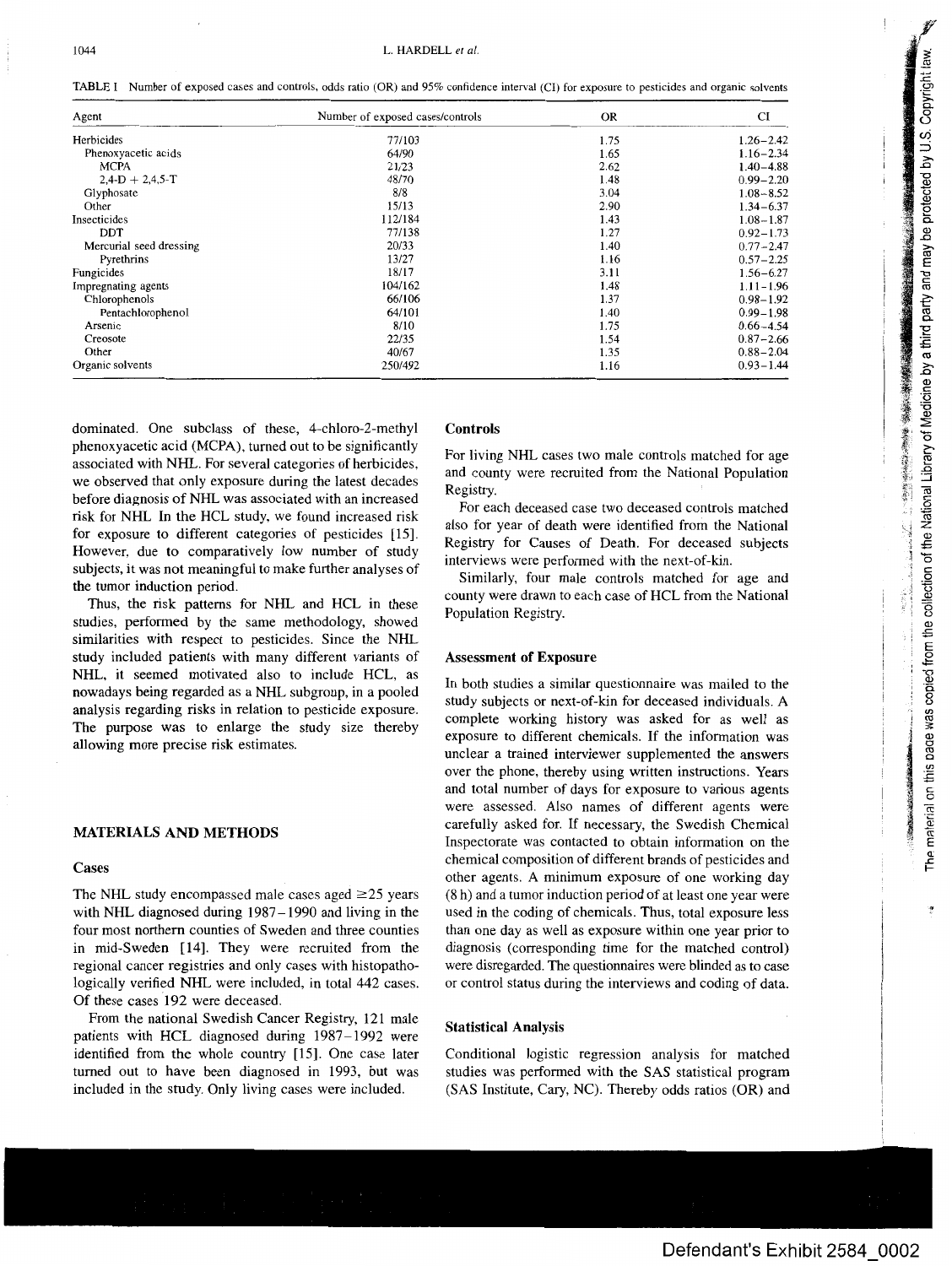The material on this page was copied from the collection of the National Library of Medicine by a third party and may be protected by U.S. Copyright law.

「おおばます」,以右手の数をあると思います。

| Agent               |                     |                       |                     | OR (CI)             |
|---------------------|---------------------|-----------------------|---------------------|---------------------|
|                     | Total OR (CI)       | Median number of days | Low                 | High                |
| <b>Herbicides</b>   | $1.75(1.26 - 2.42)$ | $33(1 - 709)$         | $1.74(1.10-2.71)$   | $1.79(1.15 - 2.79)$ |
| Phenoxyacetic acids | $1.65(1.16-2.34)$   | $33(1 - 709)$         | $1.65(1.01 - 2.66)$ | $1.67(1.02-2.69)$   |
| <b>MCPA</b>         | $2.62(1.40-4.88)$   | $25(1-491)$           | $1.94(0.79 - 4.55)$ | $3.61(1.49 - 9.05)$ |
| $2.4-D + 2.4.5-T$   | $1.48(0.99 - 2.20)$ | $30(1 - 709)$         | $1.87(1.08-3.20)$   | $1.20(0.68 - 2.08)$ |
| Other               | $2.90(1.34 - 6.37)$ | $11(1-220)$           | $2.26(0.76 - 6.77)$ | $3.37(1.08-11)$     |

TABLE II Exposure to different types of herbicides with dose-response calculations. High exposure is defined as > median number of days for exposed subjects. Range of exposure in days given within parenthesis

95% confidence intervals (CI) were obtained. Both univariate and multivariate analyses were done. In this pooled analysis adjustment was made for study, study area and vital status. When risk estimates for different pesticides were analyzed only subjects with no pesticide exposure were taken as unexposed, whereas subjects exposed to other pesticides were disregarded.

## **RESULTS**

The questionnaire was answered by 404 cases (91%) and 741 controls (84%) in the NHL study. Regarding HCL 111 cases (91%) and 400 controls (83%) participated. In the following results are given for the pooled analysis containing 515 cases and 1141 controls.

An increased risk was found for exposure to herbicides, insecticides, fungicides and impregnating agents, Table I. Regarding specific agents OR was highest for glyphosate and MCPA.

**For herbicides dose-response calculations were also performed by comparing high and low dose exposures divided by the median exposure time in days, Table II. Exposure to MCPA gave a dose-response effect. Also for the group constituting of other herbicides than phenoxyacetic acids the risk was highest in the group with high exposure.**

**For herbicides in total and phenoxyacetic acids as a group the highest risks were seen when first exposure occurred 10-20 years before diagnosis, Table III. This was also the case for insecticides and impregnating agents. Within the latter group, however, an induction period of 20-30 years gave the highest risk for both creosote and pentachlorophenol.**

**Time to diagnosis from last exposure to different agents was also used in the calculation of risk estimates, Table IV. For phenoxyacetic acids the OR was highest for exposure 1-10 years prior to diagnosis whereas no increased risk was seen for those with last exposure >20 years from the time of diagnosis.**

TABLE III Exposure to phenoxyacetic acids, insecticides, impregnating agents and organic solvents. Calculations are made with exposure divided according to time span from first exposure to diagnosis (induction period)

|                     |                  | Induction period, years |                  |                 |  |  |  |
|---------------------|------------------|-------------------------|------------------|-----------------|--|--|--|
| Agent               | $1 - 10$ OR (CI) | $>10-20$ OR (CI)        | $>20-30$ OR (CI) | $>30$ OR (CI)   |  |  |  |
| Herbicides          | 1.00             | 2.32                    | 1.63             | 1.70            |  |  |  |
|                     | $(0.05 - 11)$    | $(1.04 - 5.16)$         | $(0.87 - 2.98)$  | $(1.12 - 2.58)$ |  |  |  |
| Phenoxyacetic acids | $-*$             | 2.88                    | 1.54             | 1.50            |  |  |  |
|                     |                  | $(1.11 - 7.72)$         | $(0.85 - 2.76)$  | $(0.94 - 2.37)$ |  |  |  |
| <b>MCPA</b>         | $-*$             | 5.36                    | 0.89             | 3.77            |  |  |  |
|                     |                  | $(1.57 - 21)$           | $(0.20 - 3.03)$  | $(1.49 - 9.99)$ |  |  |  |
| $2,4$ -D + 2,4,5-T  | -†               | 2.87                    | 1.87             | 1.15            |  |  |  |
|                     |                  | $(0.81 - 11)$           | $(0.98 - 3.53)$  | $(0.67 - 1.93)$ |  |  |  |
| Insecticides        | 1.20             | 2.84                    | 2.19             | 1.31            |  |  |  |
|                     | $(0.25 - 4.70)$  | $(0.95 - 8.54)$         | $(1.14 - 4.17)$  | $(0.96 - 1.77)$ |  |  |  |
| <b>DDT</b>          | -†               | 2.64                    | 1.63             | 1.17            |  |  |  |
|                     |                  | $(0.61 - 11)$           | $(0.80 - 3.26)$  | $(0.82 - 1.65)$ |  |  |  |
| Impregnating agents | 1.20             | 2.27                    | 1.89             | 1.23            |  |  |  |
|                     | $(0.37 - 3.49)$  | $(1.15 - 4.49)$         | $(1.07 - 3.30)$  | $(0.85 - 1.75)$ |  |  |  |
| Chlorophenols       | -†               | 1.91                    | 1.90             | 1.13            |  |  |  |
|                     |                  | $(0.82 - 4.44)$         | $(0.98 - 3.65)$  | $(0.73 - 1.71)$ |  |  |  |
| Pentachlorophenol   | $-+$             | 1.91                    | 2.13             | 1.13            |  |  |  |
|                     |                  | $(0.82 - 4.44)$         | $(1.07 - 4.25)$  | $(0.73 - 1.72)$ |  |  |  |
| Creosote            | $-*$             | 0.88                    | 5.33             | 1.34            |  |  |  |
|                     |                  | $(0.04 - 7.27)$         | $(1.26 - 27)$    | $(0.69 - 2.49)$ |  |  |  |
| Organic solvents    | 1.51             | 1.38                    | 1.46             | 1.02            |  |  |  |
|                     | $(0.65 - 3.37)$  | $(0.84 - 2.24)$         | $(1.00 - 2.12)$  | $(0.79 - 1.30)$ |  |  |  |

\* No exposed cases, one exposed control.

~ No exposed subjects.

**Defendant's Exhibit 2584 0003**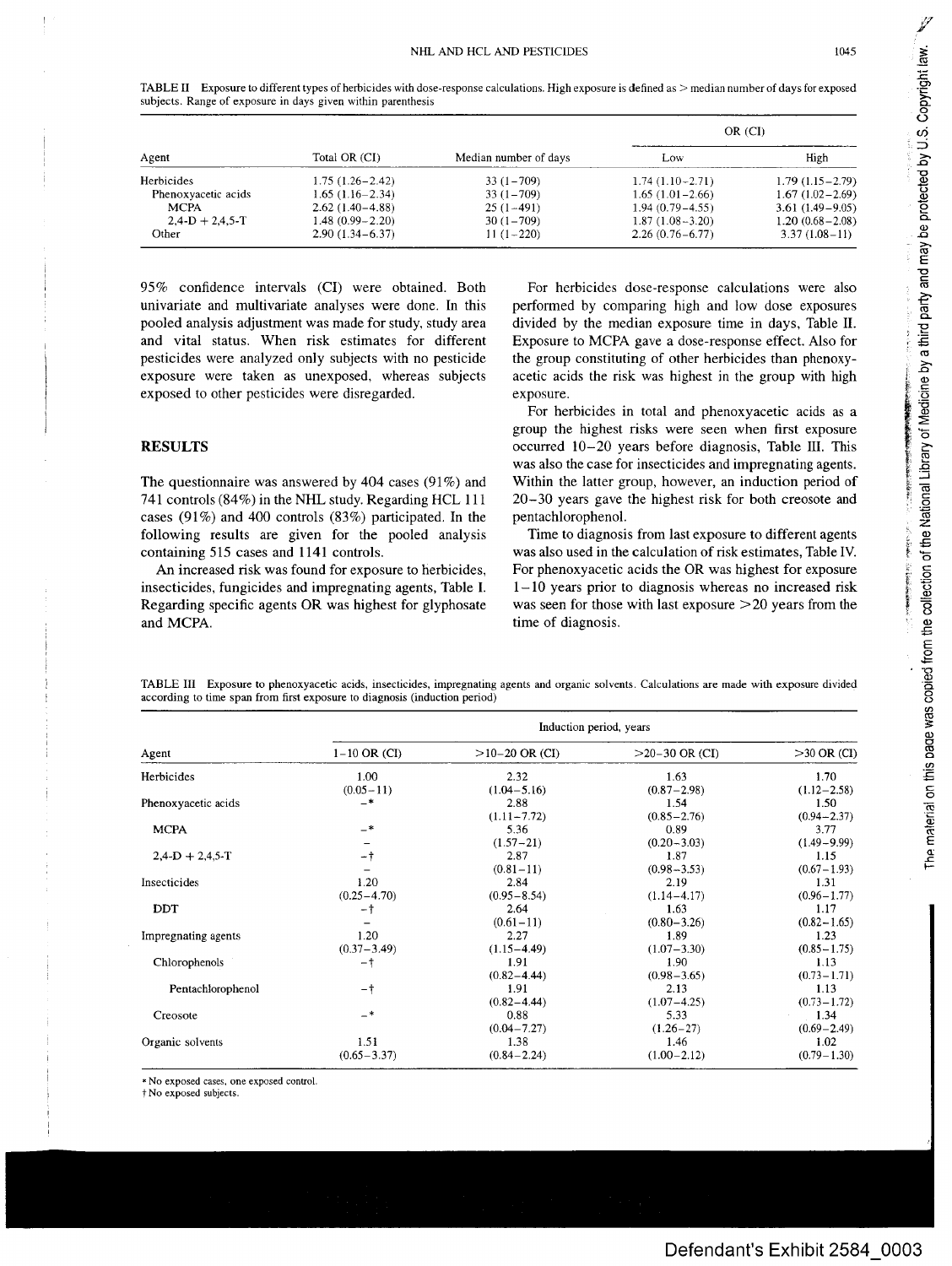| 「そのことには、「その後の「そのこと」ということになっている。そのことは、そのことは、そのことは、そのことは、そのことは、そのことは、そのことは、そのことは、そのことは、そのことは、そのことは、そのことは、そのことは、そのことは、そのことは、そのことは、そのことは、そのことは、そのことは、そのことは、そのことは、そのことは、そのことは、そのことは、そのことは、そのことは、そのことは、そのことは、そのことは、そのことは、そのことは、その<br>where the contract the contract of the contract of the con-<br>「大地震」は、「地震」の「地震」という「大地震」というのです。 | , to collection of the Mational Library of Madicine by a third narty and may be protocoled by LLC. Convict hou<br>しょう ここ<br>ノン 【 A フィンシンシン N > A 【 Mill フェラー・ショー フェラム フェニュ フェース ソニラ・ファー<br>The material on this page was copied |
|-------------------------------------------------------------------------------------------------------------------------------------------------------------------------------------------------------------------------------------------------------------------------------------------------------------------------------|---------------------------------------------------------------------------------------------------------------------------------------------------------------------------------------------------------------------------------|

|                                                                                |                                                                                                        | Time span, last exposure-diagnosis, years                                                                |                                                                                                          |                                                                                               |  |  |
|--------------------------------------------------------------------------------|--------------------------------------------------------------------------------------------------------|----------------------------------------------------------------------------------------------------------|----------------------------------------------------------------------------------------------------------|-----------------------------------------------------------------------------------------------|--|--|
|                                                                                | $1 - 10 \text{ OR } (CI)$                                                                              | $>10-20$ OR (CI)                                                                                         | $>20-30$ OR (CI)                                                                                         | $>30$ OR (CI)                                                                                 |  |  |
| Agent<br>Herbicides<br>Phenoxyacetic acids<br><b>MCPA</b><br>$2,4-D + 2,4,5-T$ | 2.53<br>$(1.38 - 4.64)$<br>3.22<br>$(1.59 - 6.65)$<br>3.52<br>$(1.58 - 7.99)$<br>4.31<br>$(1.12 - 21)$ | 1.68<br>$(0.88 - 3.14)$<br>2.06<br>$(1.03 - 4.09)$<br>2.33<br>$(0.56 - 9.09)$<br>1.85<br>$(0.90 - 3.78)$ | 1.22<br>$(0.66 - 2.19)$<br>1.01<br>$(0.54 - 1.81)$<br>0.92<br>$(0.13 - 4.39)$<br>1.04<br>$(0.54 - 1.94)$ | 1.84<br>$(0.95 - 3.51)$<br>1.26<br>$(0.57 - 2.62)$<br>$-*$<br>1.41<br>$(0.65 - 2.92)$<br>1.46 |  |  |
| Insecticides                                                                   | 2.37<br>$(1.40 - 4.02)$<br>1.45                                                                        | 0.87<br>$(0.48 - 1.53)$<br>1.13                                                                          | 1.45<br>$(0.85 - 2.41)$<br>1.46                                                                          | $(0.94 - 2.24)$<br>1.20                                                                       |  |  |
| DDT<br>Impregnating agents                                                     | $(0.65 - 3.10)$<br>1.92<br>$(1.30 - 2.82)$                                                             | $(0.62 - 1.97)$<br>0.79<br>$(0.40 - 1.46)$                                                               | $(0.83 - 2.50)$<br>1.67<br>$(0.88 - 3.11)$<br>1.36                                                       | $(0.69 - 2.02)$<br>1.19<br>$(0.61 - 2.21)$<br>0.84                                            |  |  |
| Chlorophenols                                                                  | $-$ †                                                                                                  | 1.52<br>$(1.02 - 2.25)$                                                                                  | $(0.61 - 2.86)$<br>1.28                                                                                  | $(0.32 - 1.96)$<br>0.81                                                                       |  |  |
| Pentachlorophenol                                                              | $-1$                                                                                                   | 1.59<br>$(1.06 - 2.37)$                                                                                  | $(0.58 - 2.67)$<br>1.17                                                                                  | $(0.29 - 2.01)$<br>1.54                                                                       |  |  |
| Creosote                                                                       | 2.56<br>$(0.85 - 7.67)$                                                                                | 0.93<br>$(0.13 - 4.17)$                                                                                  | $(0.36 - 3.43)$<br>1.39                                                                                  | $(0.60 - 3.75)$<br>0.99                                                                       |  |  |
| Organic solvents                                                               | 1.17<br>$(0.91 - 1.50)$                                                                                | 1.00<br>$(0.66 - 1.50)$                                                                                  | $(0.84 - 2.25)$                                                                                          | $(0.56 - 1.69)$                                                                               |  |  |

TABLE IV Exposure to phenoxyacetic acids, impregnating agents and organic solvents. Calculations are made with exposure divided according to time span from last exposure to diagnosis

\* one exposed case, one exposed control.

 $+$  No exposed case or control.

1046

Furthermore, exposure to phenoxyacetic acids during different decades from the 1940s was analyzed. Increased risk was found during recent decades, Table V.

No statistically significant increased risk was found for the whole group of organic solvents in this pooled analysis, but when the solvents were subgrouped according to specific substances there were increased risks for vanolen (OR = 1.91, CI = 1.03-3.49;  $n = 20$ cases) and aviation fuel (OR = 3.56, CI =  $1.03-12$ ;  $n = 6$ cases).

Multivariate analysis of exposure to phenoxyacetic acids, insecticides, fungicides and impregnating agents is presented in Table VI. An increased risk persisted for exposure to herbicides, fungicides and impregnating agents, however not statistically significant.

A separate multivariate analysis was performed on exposure to herbicides. Lower risk estimates were obtained although all herbicides still constituted risk factors for NHL, Table VII.

#### DISCUSSION

The cases in this study were identified by using the Swedish Cancer Registry, which is composed by six regional registries. In Sweden, the reporting of malignant diseases to the Cancer Registry is compulsory, which makes it likely that most incident cases in the study area were identified. Controls were selected from the National Population Registry and, in order to minimize recall bias, deceased controls were used for deceased cases in one of the studies [14] which were the basis for this analysis. In the other only living cases were included [15]. Recall bias is always a matter of concern in a case-control study with self-reported exposures. Farmer as occupation did not increase the risk in this pooled analysis  $(OR = 1.19,$  $CI = 0.95 - 1.49$ ) which indicates that the risk increase for pesticides was not explained merely by misclassification of exposure. All interviews and coding of data were performed blinded as to case or control status in order to minimize observational bias.

TABLE V Exposure to phenoxyacetic acids during different decades. Note that one subject may occur during several decades

| Decade | Cases/controls | ΩR   | СI            |
|--------|----------------|------|---------------|
| 1940s  | 4/6            | 1.46 | $0.37 - 5.23$ |
| 1950s  | 35/53          | 1.44 | $0.91 - 2.26$ |
| 1960s  | 43/58          | 1.68 | $1.10 - 2.55$ |
| 1970s  | 32/33          | 2.37 | $1.42 - 3.95$ |
| 1980s  | 16/33          | 3.25 | $1.53 - 7.07$ |

|                                                                 |                              | Univariate                                                       | Multivariate                 |                                                                  |
|-----------------------------------------------------------------|------------------------------|------------------------------------------------------------------|------------------------------|------------------------------------------------------------------|
| Agent                                                           | <b>OR</b>                    | CI                                                               | OR                           | СI                                                               |
| Herbicides<br>Insecticides<br>Fungicides<br>Impregnating agents | 1.75<br>1.43<br>3.11<br>1.48 | $1.26 - 2.42$<br>$1.08 - 1.87$<br>$1.56 - 6.27$<br>$1.11 - 1.96$ | 1.39<br>1.07<br>2.02<br>1.30 | $0.96 - 2.02$<br>$0.78 - 1.45$<br>$0.97 - 4.23$<br>$0.98 - 1.72$ |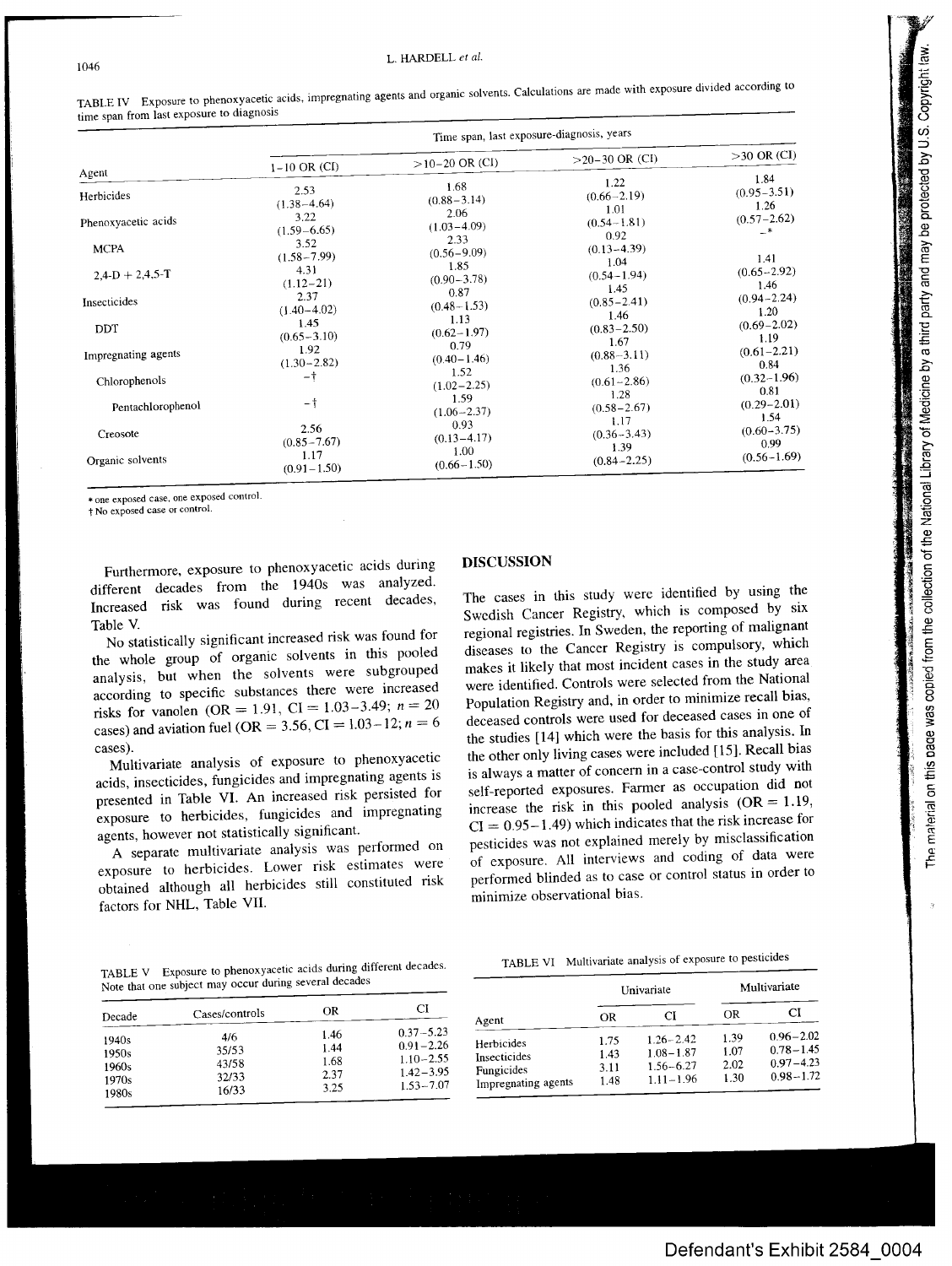TABLE VII Multivariate analysis of exposure to herbicides. Odds ratios (OR) and 95% confidence intervals (CI) are given

| Agent             |      | Univariate    | Multivariate |               |
|-------------------|------|---------------|--------------|---------------|
|                   | OR   | CI            | OR           |               |
| <b>MCPA</b>       | 2.62 | $1.40 - 4.88$ | 1.67         | $0.77 - 3.57$ |
| $2.4-D + 2.4.5-T$ | 1.48 | $0.99 - 2.20$ | 1.32         | $0.88 - 1.96$ |
| Glyphosate        | 3.04 | $1.08 - 8.52$ | 1.85         | $0.55 - 6.20$ |
| Other herbicides  | 2.90 | $1.34 - 6.37$ | 2.28         | $1.02 - 5.15$ |

This study was a pooled analysis of two case-control studies, one on NHL [14] and the other on HCL [15] to provide larger numbers, which would allow more detailed analyses regarding the timing of exposure and adjustment of multiple exposures. This method was justified since HCL is a type of NHL and similar methods and questionnaires were used in both studies. Also the findings regarding pesticide exposure were relatively homogenous for both studies. The smaller HCL study had a somewhat higher prevalence of exposure and therefore has in this pooled analysis more weight than one would expect.

Conditional logistic regression analysis was performed since both studies in this pooled analysis were matched. Heterogeneity in findings was averaged after stratification by study. Since the NHL study included also deceased cases and controls adjustment was made for vital status. Finally, in the HCL study thc whole Sweden was included as study base whereas in the NHL study only parts of Sweden were included. Thus, adjustment was made for geographical area for cases and controls, i.e. county.

In the multivariate analysis exposure to herbicides, fungicides and impregnating agents increased the risk although OR was lower than in the univariate analysis. Significantly increased risk remained only for the heterogeneous group of "other herbicides". The results in multivariate analysis must be interpreted with caution since exposure to different types of pesticides correlate. Multivariate analysis is mainly useful to estimate the risk factors that seem to be most important.

Several previous studies have associated exposure to phenoxyacetic acids, primarily 2,4-D and 2,4,5-trichlorophenoxyacetic acid (2,4,5-T), with an increased risk for NHL [8-12,16-18]. Concerning MCPA data are sparse although in our first study on NHL, we found an increased risk [9,10].

In this pooled analysis, most subjects were regarding herbicides exposed to phenoxyacetic acids, mostly the combination of 2,4-D and 2,4,5-T. 2,4-D was withdrawn from the Swedish market in 1990 and  $2,4,5$ -T was prohibited in 1977. Also MCPA, the phenoxy herbicide still commonly used in Sweden, increased the risk for NHL. Glyphosate is the herbicide now mostly used in Sweden. In this study, exposure to glyphosate was a risk factor for NHL. Thus, regarding herbicides lymphomagenesis seems not to be depending on contaminating dioxins, i.e. 2,3,7,8-TCDD in 2,4,5-T. A contributing effect of such exposure cannot be excluded, although not supported by mortality results in a cohort of workers exposed to 2,3,7,8-TCDD [19]. IARC classified recently 2,3,7,8-TCDD as a human carcinogen, Group I [20].

In the univariate analysis exposure to insecticides, mostly DDT, increased the risk for NHL. In the multivariate analysis no risk was found. This is in accordance with our previous results [9,10] and a pooled analysis of three case-control studies concluded that DDT is not <sup>a</sup> risk factor for NHL [21]. Furthermore, analysis of serum DDT/DDE has not given a clear association with NHL [22,24,25].

Regarding fungicides an increased risk for NHL has previously been reported from USA [11]. Our result with increased risk for NHL needs to be further studied since the finding was based on few subjects exposed to several types of fungicides.

Chlorophenols, which are chemically related to phenoxyacetic acids and have been used as e.g. wood preservatives, were banned in Sweden in 1978. An increased risk for NHL was found in this pooled analysis, but also for exposure to arsenic and creosote. Both chlorophenols and creosote have been associated with NHL [26,27].

An association between exposure to organic solvents and NHL has been described [9,10,28-30]. However, such an association was not confirmed now although an influence of tumor induction period can not be ruled out, *c.f,* below. Another possibility might be that solvents used during later years are less toxic than previously, e.g. water based, and that they are more cautiously handled [31].

To further elucidate mechanisms in lymphomagenesis analysis of tumor-induction period (latency) and also time from last exposure to diagnosis was performed. Thereby the corresponding year for diagnosis was used for the matched control. For 2,4-D, 2,4,5-T and chlorophenols no subject had first exposure during  $1-10$  years prior to diagnosis due to restrictions in the use of these chemicals in Sweden during that time period. For fungicides such calculations were not meaningful due to low number of exposed subjects.

The highest risk for exposure to herbicides, insecticides and impregnating substances was found for last exposure **<sup>1</sup> -10** years prior to diagnosis. Correspondingly, in general the lowest risks were found for the longest tumor induction periods.

Do these results cast further light on the etiology of NHL? Certainly, exposure to some chemicals is of significance in lymphomagenesis. Furthermore, bearing in mind that several of these chemicals are immunotoxic, e.g. certain pesticides and chlorophenols [27,32,33] and immunosuppression is an established risk factor for NHL [34] such toxicity might be of importance for chemical agents.

Viruses have been associated with lyinphomas in animals  $[35,36]$  and more specifically EBV for humans [7,37]. Virus proliferation in lymphocytes is held back by the immune system and immunosuppression may be followed by development of both B-cell and T-cell The material on this page was copied from the collection of the National Library of Medicine by a third party and may be protected by U.S. Copyright law.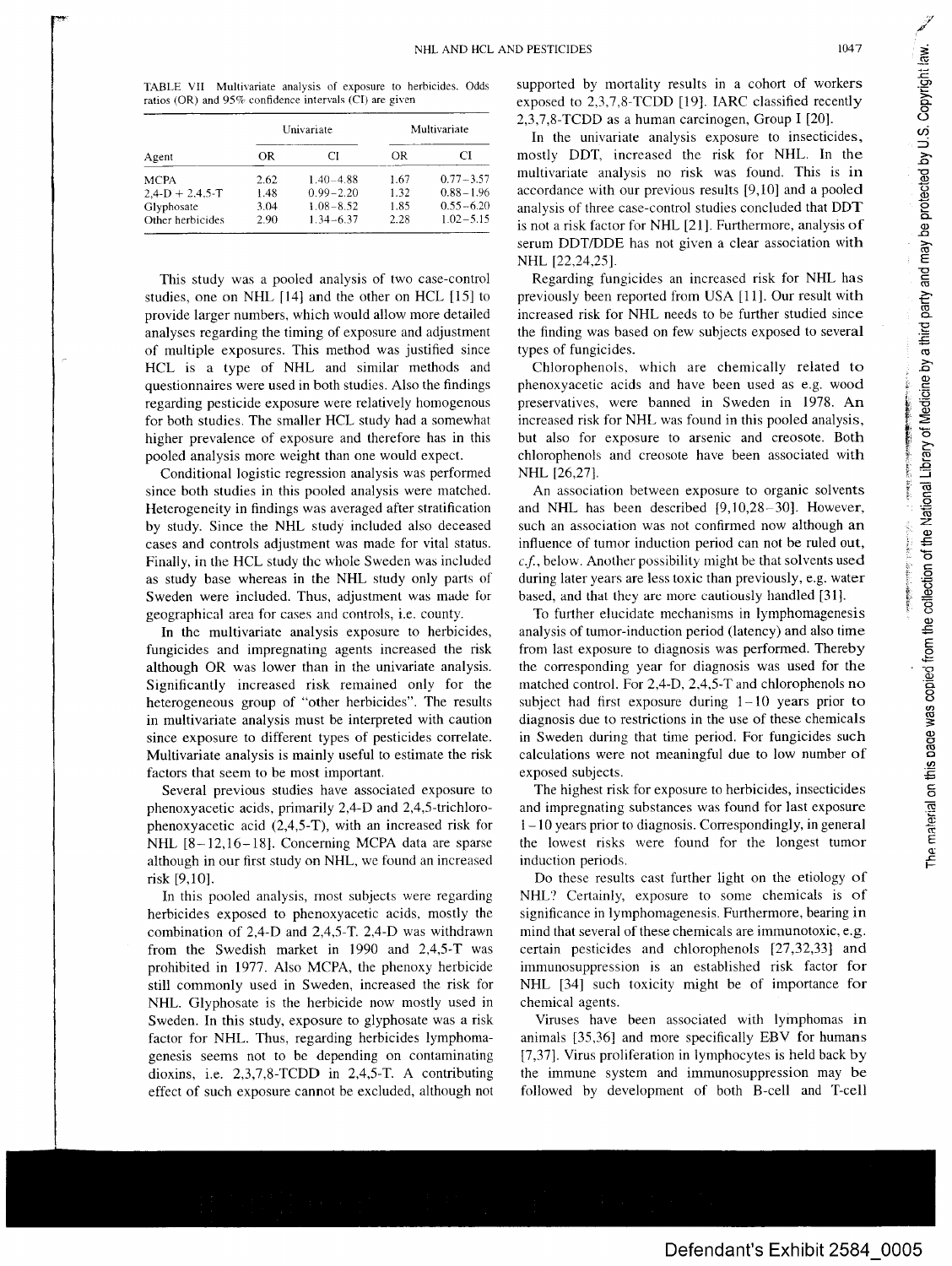**lymphoma in animals [38-39]. For renal transplant patients treated with immunosuppressive drugs the risk for NHL is highest during the first years after transplantation and then declines [40].**

**Timing of exposure in relation to risk of NHL, particularly in regard to higher risk for recent exposures, seemed to be an interesting result regarding lymphomagenesis. Several interpretations are possible such as chance finding, late stage in lymphomagenesis, type of exposure or interaction with other factors. Certainly immunmodulation by pesticides [32,33] is one hypothesis which should be more elaborated on, possibly with interaction with latent virus infection such as EBV. This might explain the short tumor induction period. In fact, results from the included HCL-study showed interaction between EBV-infection and exposure to such chemicals [41,42]. Additionally, polychlorinated biphenyls [22,24,25] and chlordanes [23,24], chemicals that are immunotoxic [43,44], have been associated with an increased risk for NHL.**

**The etiology of NHL is multifactorial and further studies should consider immunotoxic effects by the studied chemicals as well as tumor induction period and interaction with virus infection, e.g. EBV.**

### *Acknowledgements*

**The authors thank Michael Carlberg, MSc, who participated in the statistical calculations. Contract grant sponsors: The Swedish Cancer Research Fund, the Swedish Medical Research Council, Orebro County Council Research Committee and (3rebro Medical Centre Research Foundation.**

#### *References*

- [1] Rabkin, C.S., Devesa, S.S., Hoar Zahm, S. and Gail, M.H. (1993) "Increasing incidence of non-Hodgkin's lymphoma", *Semin. Hematol.* 30, 286-296.
- [2] Nordström, M. (1996) "Increasing incidence of non-Hodgkin's lymphomas in Sweden 1958-1992", *Oncol. Rep.* 3, 645-649.
- [3] Anonymous (2001). Cancer Incidence in Sweden 1999. The National Board of Health and Welfare. Stockholm, Sweden.
- [4] Penn, I., Hammond, W., Brettschneider, I. and Startzl, T.E. (1969) "Malignant lymphomas in transplantation patients", *Transplant. Proc.* 1, 106-112.
- [5] Kinlen, L.J., Sheil, A.G.R., Peto, J. and Doll, R. (1979) "Colloborative United Kingdom-Australiasian study of cancer in patients treated with immunosuppressive drugs", Br. Med. J. 2, 1461-1466.
- [6] Ziegler, J.L., Beckstead, J.A., Volberding, EA., Abrams, D.J., Levine, A.M., Lukes, R.J., Gill, RS., Burkes, R.L., Meyer, RR., Metroka, C.E., Mouradian, J., Moore, A., Riggs, S.A., Butler, J.J., Cabanillas, EC., Hersh, E., Newell, G.R., Laubenstein, L.J., Knowles, D., Odanjnyk, C., Raphael, B., Koziner, B., Urmacher, C. and Clarkson, B. (1984) "Non-Hodgkin's lymphoma in 90 homosexual men: relationship to generalized tymphadenopathy and acquired immunodeficiency syndrome", *N. Engl. J. Med.* 311,  $565 - 570.$
- [7] Evans, A.S. and Mueller, N.E. (1990) "Viruses and cancer: causal associations", *Ann. Epidemiol.* 1, 71-92.
- [8] Hardell, L. (1979) "Malignant lymphoma of histiocytic type and exposure to phenxoyacetic acids or chlorophenols", *Lancet 1,* 55-56.
- [91 Hardell, L., Eriksson, M., Lenner, R and Lundgren, E. (1981) "Malignant lymphoma and exposure to chemicals, especially organic solvents, chlorophenols and phenoxy acids: a case-control study", *Bt: J. Cancer43,* 169-176.
- [10] Hardell, L., Eriksson, M. and Degerman, A. (1994) "Exposure to phenoxyacetic acids, chlorophenols, or organic solvents in relation to histopathology, stage, and anatomical localization of non-Hodgkin's lymphoma", *Cancer Res.* 54, 2386-2389.
- [11] Hoar, S.K., Blair, *A..* Holmes, F.F., Boysen, C.D., Robel, RJ., Hoover, R. and Fraumeni, Jr, J.E (1986) "Agricultural herbicide use and risk of lymphoma and soft-tissue sarcoma", *JAMA* 256, 1141-1147.
- [12] Hoar Zahm, S., Weisenburger, D.D., Babbitt, P.A., Saal, R.C., Vaught, J.B., Cantor, K.P. and Blair, A. (1990) "A case-control study of non-Hodgkin's lymphoma and the herbicide 2,4-dichlorophenoxyacetic acid (2,4-D) in Eastern Nebraska", *Epidemiology 1,*  $349 - 356$
- [13] Hardell, L., Eriksson, M., Axelson, O. and Hoar Zahm, S. (1994) "Cancer epidemiology', In: Schecter, A.,, ed, Dioxins and Health (Plenum Press, New York), pp 525-547.
- Hardell, L. and Eriksson, M. (1999) "A case-control study of non-Hodgkin lymphoma and exposure to pesticides", *Cancer* 85, 1353-1360.
- [15] Nordström, M., Hardell, L., Magnuson, A., Hagberg, H. and Rask-Andersen, A. (1998) "Occupational exposures, animal exposure and smoking as risk factors for hairy cell leukaemia evaluated in a casecontrol study", *Br. J. Cancer* 77, 2048-2052.
- [16] Kogevinas, M., Kauppinen, T., Winkelmann, R., Johnson, E.S., Bertazzi, P.A. and Buneo de Mesquita, B.H. (1995) "Soft tissue sarcoma and non-Hodgkin's lymphoma in workers exposed to phenoxy herbicides, chlorophenols, and dioxins: two nested casecontrols studies", *Epidemiology* 6, 396-402.
- [17] Becher, H., Flesch-Janys, D., Kauppinen, T., Kogevinas, M., Steindorf, K., Manz, A. and Wahrendorf, J. (1996) "Cancer mortality in German male workers exposed to phenoxy herbicides and dioxins". *Cancer Causes Control* 7, 312-321.
- [18] Fontana, A., Picoco, C., Masala, G., Prastaro, C. and Vineis, R (1998) "Incidence rates of lymphomas and environmental measurements of phenoxy herbicides: ecological analysis and case-control study", *Arch. Environ. Health* 53, 384-387.
- [19] Steenland, K., Piacitelli, L., Deddens, J., Fingerhut, M. and Chang, L.I. (1999) "Cancer, heart disease, and diabetes in workers exposed to *2,3,7,8-tetrachlorodibenzo-p-dioxin', J. Natl Cancer Inst.* 91, 779-786.
- [20] International Agency for Research on Cancer (1997). IARC Monographs on the Evaluation of Carcinogenic Risks to Humans. Vol. 69, Polychlorinated Dibenzo-para-Dioxins and Polychlorinated Dibenzofurans. Lyon, France.
- [21] Baris, D., Hoar Zahm, S., Cantor, K. and Blair, A. (1998) "Agricultural use of DDT and risk of non-Hodgkin's lymphoma: pooled analyses of three case-control studies in the United States", *Occup. Environ. Med.* 55, 522-527.
- [22] Hardell, L., van Bavel, B., Lindström, G., Fredrikson, M., Hagberg, H., Liljegren, G., Nordström, M. and Johansson, B. (1996) "Higher concentrations of specific polychlorinated biphenyl congeners in adipose tissue from non-Hodgkin's lymphoma patients compared with controls without a malignant disease", *Int. J. Oncol.* 9, 603-608.
- [23] Hardell, L., Liljegren, G., Lindström, G., Van Bavel, B., Broman, K., Fredrikson, M., Hagberg, H., Nordström, M. and Johansson, B. (1996) "Increased concentrations of chlordane in adipose tissue from non-Hodgkin's lymphoma patients compared with controls without a malignant disease", *Int. J. Oncol.* 9, 1139-1142.
- [24] Hardell, L., Eriksson, M., Lindström, G., van Bavel, B., Linde, A., Carlberg, M. and Liljegren, G. (2001) "Case-control study on concentrations of organohalogen compounds and titers of antibodies to Epstein-Barr virus antigens in the etiology of non-Hodgkin lymphoma", *Leuk. Lymph.* 42(4), 619-629.
- [25] Rothman, N., Cantor, K.R, Blair, A., Bush, D., Brock, J.W., Helzlsouer, K., Zahm, S.H., Needham, L.L., Pearson, G.R., Hoover, R.N., Comstock, G.W. and Strickland, RT. (1997) "A nested casecontrol study of non-Hodgkin lymphoma and serum organochlorine residues", *Lancet* 350, 240-244.
- [26] Persson, B., Dahlander, A.M., Fredriksson, M., Noordlind-Brage, H., Ohlson, C.G. and Axelson, O. (1989) "Malignant lymphomas and occupational exposures", *Br. J. Ind. Med.* 46, 516-520.

**Defendant's Exhibit 2584 0006**